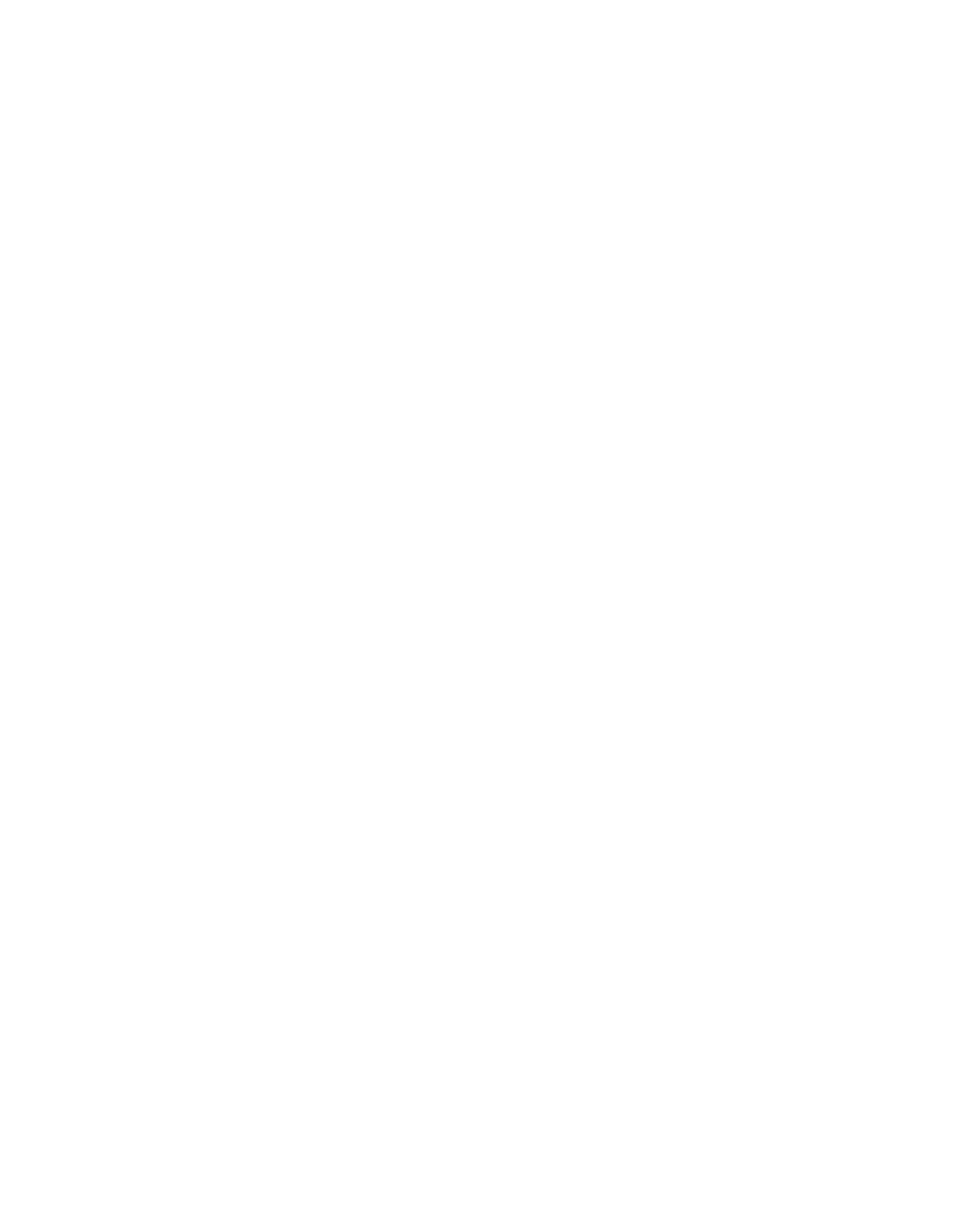

**County** 

# **Agencies that assist Outside Victoria**

## **DEWITT COUNTY**

**C.A.M.A.L. INC.** 118 W. Main Street, Cuero, 77954 361-275-5022 2<sup>nd</sup> Thursday of the Month 9:30am -10:30am Senior Day 2pm-6pm Everyone 4 th Thursday, 9am-1pm, Everyone

#### **Yorktown Assistance Ministry**

123 N. Church, Yorktown, 78164. 1 st & 2nd Wed. of the Month, 9am-12pm

## **GONZALES COUNTY**

**God's Store House Food Pantry** 400 Franklin & Fourth St. Nixon, 78159 Thursday, 9am-11am

# **Gonzales Christian Assistance Ministry**

708 St. Louis, Gonzales, 78629 830-572-5566 Monday- Friday, 8:30am-11:30am

**Food Bank of the Golden Crescent Mobile Food Distribution Call Connie 361-578-0591 to register** 311 HWY 90, Waelder,78959 @ Waelder Community Center 2<sup>nd</sup> Friday of the Month 10am normally ends before noon.

### **LAVACA COUNTY**

**First Baptist Church – Yoakum** 202 E. Grand, Yoakum, 77995 361-293-2319 Tuesday, 1:30pm-4pm

**First United Methodist- Shiner**  102 W Church, Shiner, 77984 361-594-3830 Thursday, 9am - 1am

#### **Manna Food Pantry**

1429 E. Fourth St*,* Hallettsville, 78164 Tuesdays, 9am-12pm Closed 5<sup>th</sup> Tuesday

#### **Maranatha Assembly of God Food Pantry**

404 Texas Street, Yoakum, 77995 Pastor. Lucy Martinez 361-293-1729 Fridays 10:30am- 2:00pm

#### **River of Life**

109 S. H<sub>2</sub>90 A, Yoakum,77995 Call for emergency assistance (361)407-3821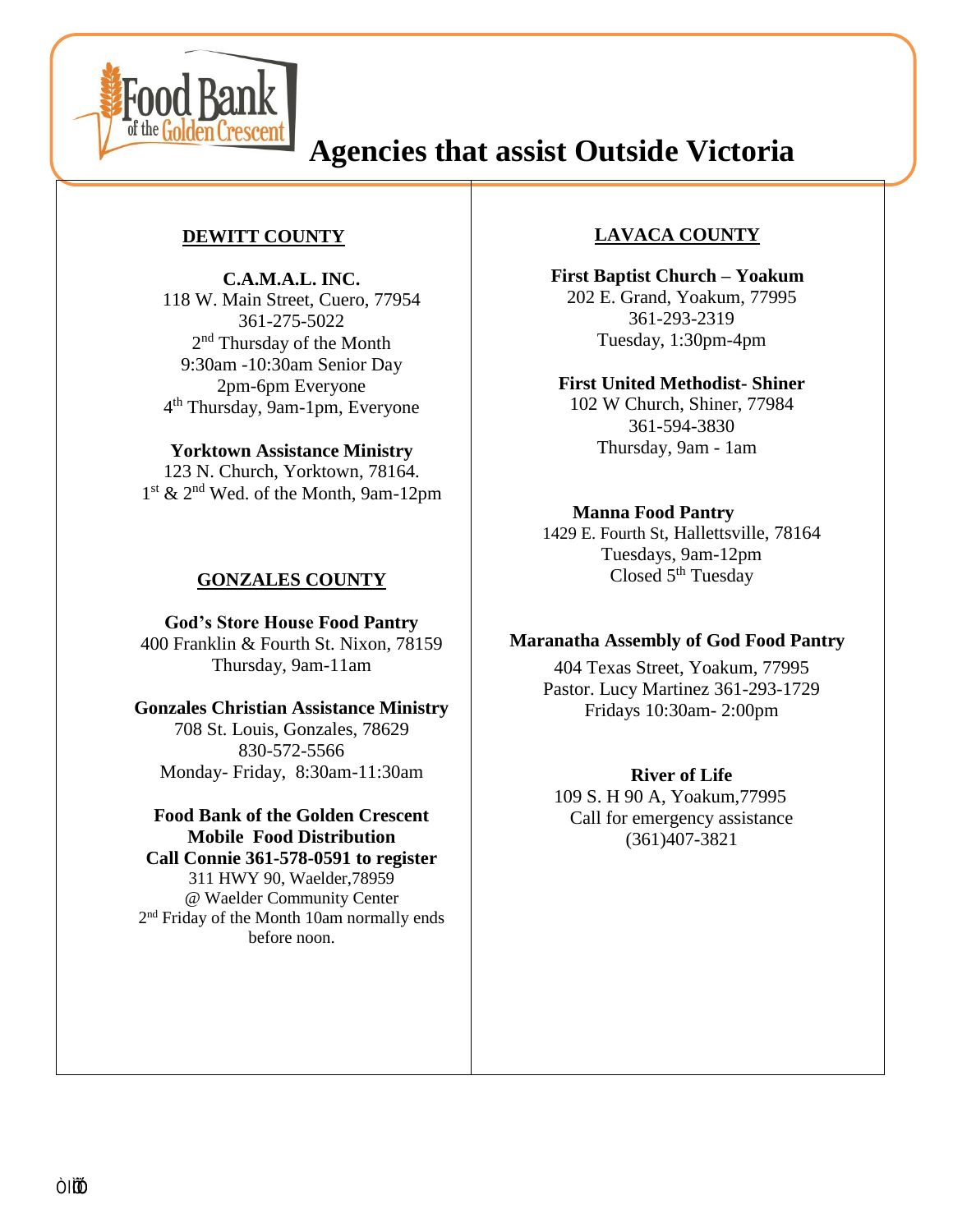

**County** 

# **Agencies that assist Outside Victoria**

# **REFUGIO COUNTY**

**Austwell- Tivoli Food Pantry @** Tivoli Presbyterian Church 208 Williams, Tivoli, 77990 3rd Tuesday 8:00am -2:00pm

**Food Bank of the Golden Crescent Mobile Food Distribution Call Connie 361-578-0591 to register Refugio Community Center** 246 Fairgrounds Rd. @ Padilla Hall Refugio, 78377 4 th Wednesday of the month 9:30am- normally ends before noon.

#### **Good Samaritan**

711 Commerce Street, Refugio, 78377 361-526-5552 1 st Monday, Senior Day, 9am-11am 1 st Tuesday, Family Services, 9am-11am 3<sup>rd</sup> Monday, Senior Day, 9am-11am 3<sup>rd</sup> Tuesday, Family Services, 9am-11am

**Woodsboro Family Center**

500 Second St, Woodsboro,78393 Food Pantry every First & Third Friday 3:30pm-5:30pm

## **JACKSON COUNTY**

**Food Bank of the Golden Crescent Mobile Food Distribution Call Connie 361-578-0591 to register Shelby City Park** 104 Shelby Park Road, Edna, 77957 Last Friday of the month 9:30am- normally ends before noon.

#### **MATAGORDA COUNTY**

**Harvest House** 2204 Nichols St, Bay City, 77414 979-245-1611 Wednesday, 10am-12pm

**Our Lady of Guadalupe, SVDP** 1617 Avenue D, Bay City, 77414 979-245-2010 2<sup>nd</sup> & 4<sup>th</sup> Thursday, 9:30am -11:30am

#### **The Robert Duran Food Pantry**

706 ½ Commerce, Palacios, 77465. 361-972-5236 1 st & 2nd Tuesday & Friday, 8am-11am 3<sup>rd</sup> Wednesday, Home Deliveries

#### **Food Bank of the Golden Crescent Mobile Food Distribution**

**Call Connie 361-578-0591 to register Formally OH Herman Middle School**

> **719 1st Street Van Vleck, Texas**

2nd Thursday of the month 10:00am normally ends before noon.